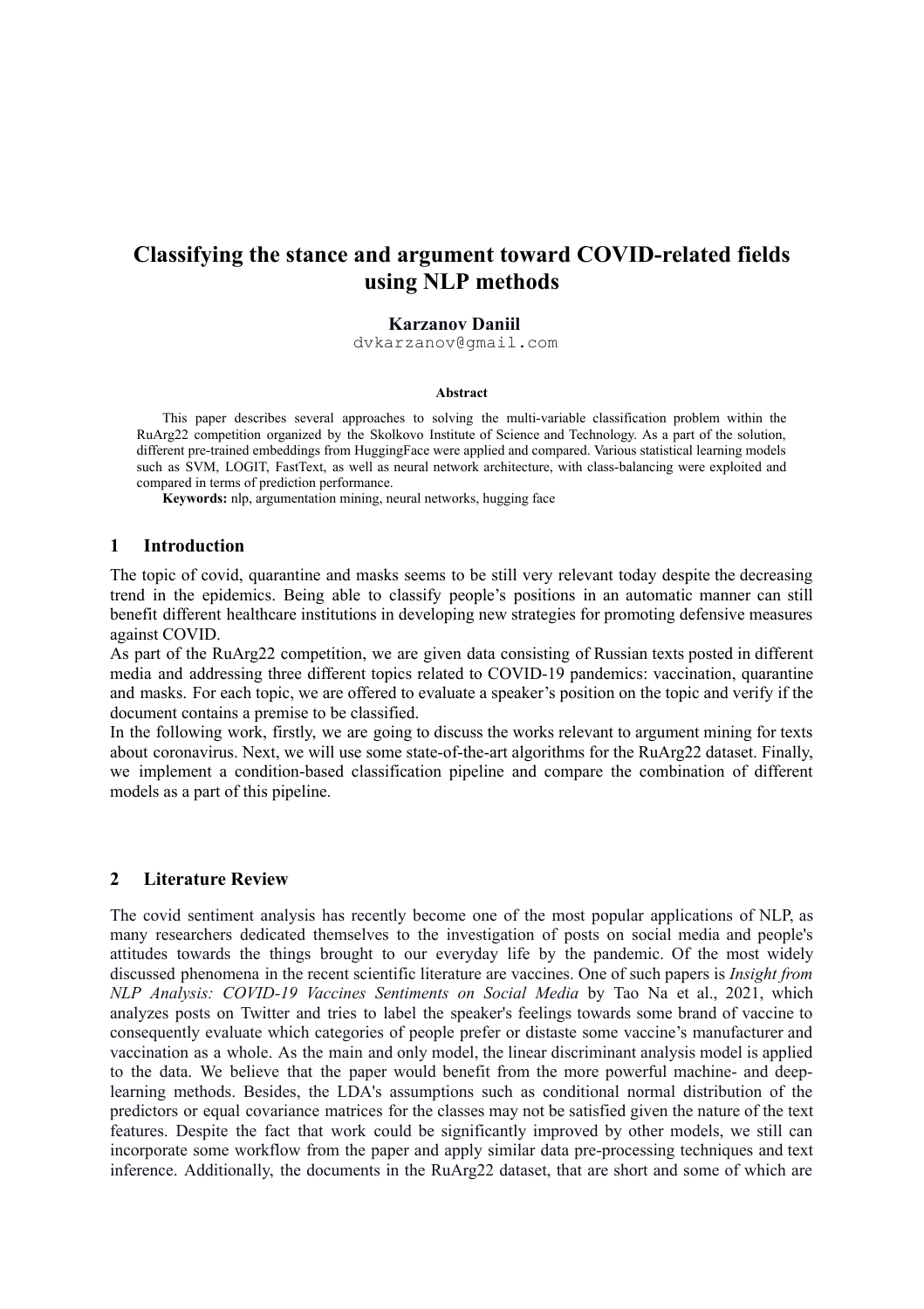conversational, are quite close to the messages usually posted on Twitter, so it would be beneficial to this study to address the works analyzing coronavirus on this social media.

Another popular COVID-related NLP application is the detection of fake or untrustworthy news. In such works, we are particularly interested in the "structure-based fake news" detection rather than text-based because it can be applied for sentiment identification as well. We consult with Abdullah Hamid et al. and their *Fake News Detection in Social Media using Graph Neural Networks and NLP Techniques: A COVID-19 Use-case*, 2020. Importantly, the authors apply the most sophisticated NLP techniques for word representation such as BERT embeddings and Bag of Words. The paper describes the neural network architectures that will be applicable for our problem of stance and argument classification.

A similar paper that is of great importance to us is *COVIDLies: Detecting COVID-19 Misinformation on Social Media* by Tamanna Hossain et al., 2020, and considers more than 20 different models while labeling the stance in several thousands of Twitter posts. As in our problem, the researchers attempt to extract a speaker's opinion about some coronavirus topic and observe that BERT embeddings combined with a neural network result in the highest F1-score. Hence, we motivate the choice of one of our models by this article.

### **3 Data Analysis**

The training set for our competition contains 6717 observations with six 4-class target variables corresponding to a speaker's stance and argument for three topics. Interestingly, the messages contain official announcements such as example 1 in table 1, and there are many informal comments-like messages in example 2. Additionally, some of the messages contain inappropriate and offensive lexicon as example 3. As a result, it may lead us to a multi-purpose pre-trained model rather than a context-specific one in order to capture the sentiment in both formal and informal texts.

| $\mathbf{N_2}$ | <b>Original Text</b>                                                                      | <b>Translation</b>                                                                                     |  |  |  |
|----------------|-------------------------------------------------------------------------------------------|--------------------------------------------------------------------------------------------------------|--|--|--|
|                | О несоблюдении карантинных мер контактными<br>лицами можно сообщить на на горячую линию   | Non-compliance with quarantine measures by contact<br>persons can be reported to the hotline           |  |  |  |
|                | [USER], подождите недели две после карантина,<br>не долго осталось!                       | [USER], wait two weeks after quarantine, not long left!                                                |  |  |  |
|                | вот из-за таких идиотов, которые ходят без<br>масок и не сидят на карантине страдают все! | that's because of such idiots who do not wear masks<br>and do not sit in quarantine, everyone suffers! |  |  |  |

| Table 1: Examples of texts in the training set. |  |  |
|-------------------------------------------------|--|--|
|                                                 |  |  |

| class |              | quarantine<br>stance | quarantine<br>argument | vaccines<br>stance | vaccines<br>argument | masks<br>stance | masks<br>argument |
|-------|--------------|----------------------|------------------------|--------------------|----------------------|-----------------|-------------------|
|       | "irrelevant" | 4627                 | 4617                   | 5059               | 5059                 | 3587            | 3587              |
|       | "other"      | 1341                 | 1756                   | 866                | 1238                 | 1832            | 2451              |
|       | "for"        | 587                  | 217                    | 374                | 149                  | 704             | 339               |
| 0     | "against"    | 172                  | 127                    | 418                | 271                  | 594             | 340               |

Table 2: Value counts of the target columns.

We start with the analysis of the target variable for different topics and observe that the classes are highly unbalanced, with 0 and 2 being the most problematic classes as shown in Figure 1. Unless some measures are taken, all classification models built on such data will be biased towards predicting the majority classes and giving a poorer performance. Therefore, we may need to further consider the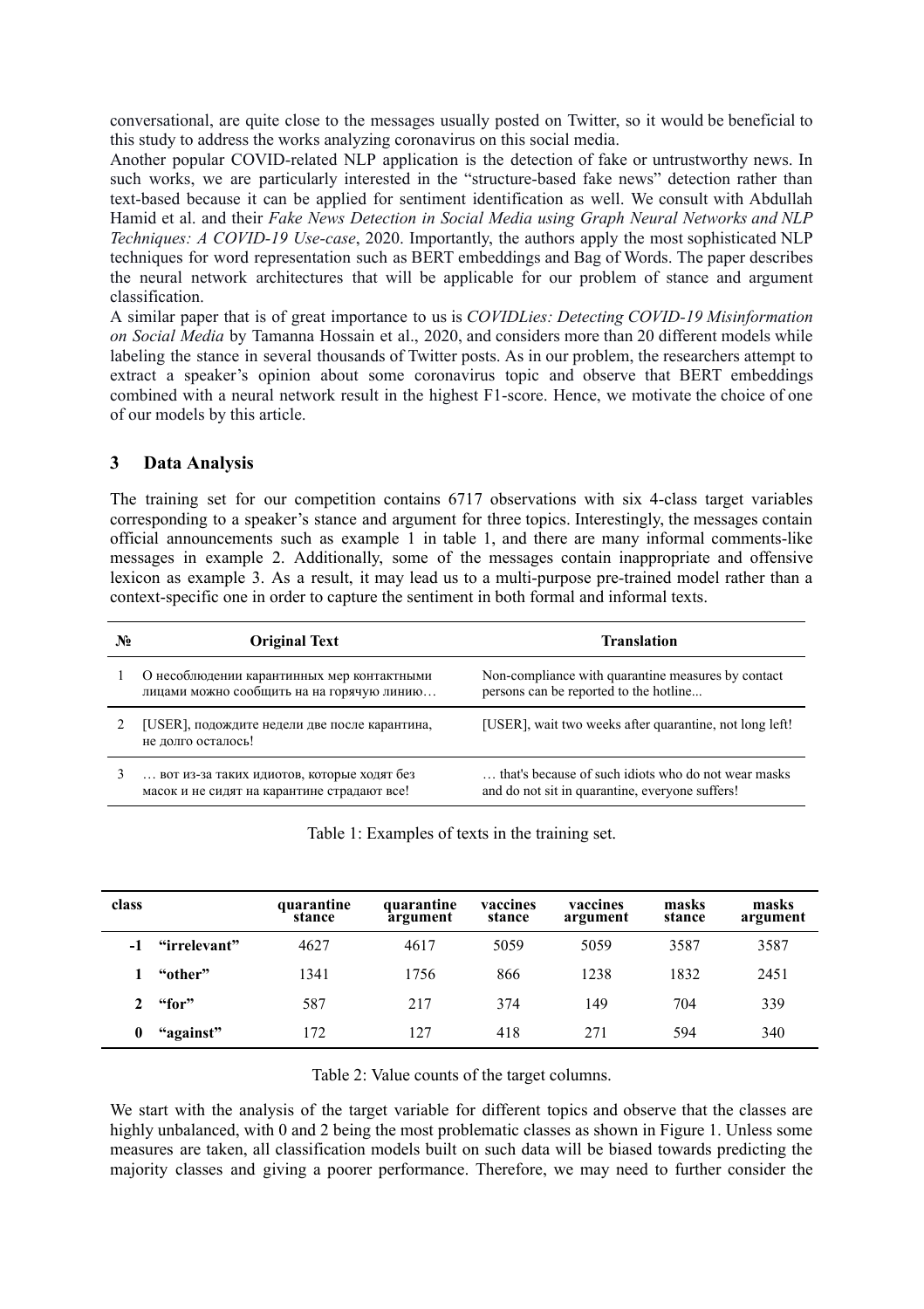methods for target balancing. Another observation is that, for all target columns, class "irrelevant" (i.e. -1) appears approximately as often as the other three classes taken together, meaning that it may be reasonable to consider developing a model that checks for relevance (presence of each topic in the document) first.

### **4 Data Preparation**

As the next step, we need to clean the text starting with a very basic approach. We convert the strings to the lower case, remove special symbols and punctuation. As the organizers of the competition wanted to make the texts impersonalized, they had removed the names or any other references to people's names and replaced it by a certain substring. As a result, the texts contain a special substring "[USER]" that does not entail any special meaning and can thus be removed. The obtained dataset will be further processed and modified by the models or the pipeline.

## **5 Methodology**

We would like to discuss the approaches that were used in the work and compare those methods in terms of prediction performance. We decide to avoid the code from the baseline, implement the methods independently, and not use any additional data from the internet.

*Competition Baseline.* Based on the *"DeepPavlov/rubert-base-cased-sentence"* embeddings, the same neural network (256-768-4) is fitted with Adam optimizer during 20-epoch to predict two 4-class stance and argument columns simultaneously.

*Logistic Regression.* The simplest approach in our analysis applies a sigmoid function to the linear transformation of the initial features. Due to its design, the model is good at catching some linear relations when a word affects the target notably but is not advanced enough to capture some hidden patterns.

*SVM.* Support Vector Machines is a statistical learning method that draws a separating hyperplane in the initial or augmented feature space using a kernel. We choose the sigmoid kernel function as it has proven itself well in many NLP classification works. It is powerful in a binary classification, hence we apply it while labeling a new topic variable as described in the following section.

*FastText.* FastText is a text classification model developed by the Facebook AI Research lab. Due to the hierarchical structure of the final classifier and decision trees underlying the methods, the computation time is reduced significantly, while the prediction performance is not inferior to other advanced and sophisticated NLP approaches. Importantly, the model contains an internal word embedder allowing us to pass the text without pre-vectorization. The most accurate results were achieved by setting the learning rate to 0.12, number of epochs to 30, the loss function to softmax, and the number of Ngrams to 2.

*Neural Networks.* One of the most powerful methods in machine learning and NLP, owing to its flexibility and dense layer architecture, is neural networks. We use a 3-layer (768-40-3) fully-connected neural network with ReLu activation function, Adam optimizer, and sparse categorical cross-entropy loss.

*Random Oversampling and Undersampling.* The oversampling (undersampling) method finds which class has the greatest (smallest) number of observations of the target variable and samples randomly the rows of the dataset to make an equal number of observations for all classes. Due to the fact, the competition dataset is of relatively small size and the minority class for some targets accounts for no more than 3%, the undersampling methods showed poorer performance.

*Vectorization Techniques.* In this analysis, we consider the following pre-trained word embeddings from the HuggingFace AI repository:

- 1. *DeepPavlov/distilrubert-tiny-cased-conversational*
- 2. *cointegrated/rubert-tiny-bilingual-nli*
- 3. *cointegrated/rut5-small*
- 4. *cointegrated/rubert-tiny*

Besides, we try count vectorization and tf-idf transformation with logit and SVM.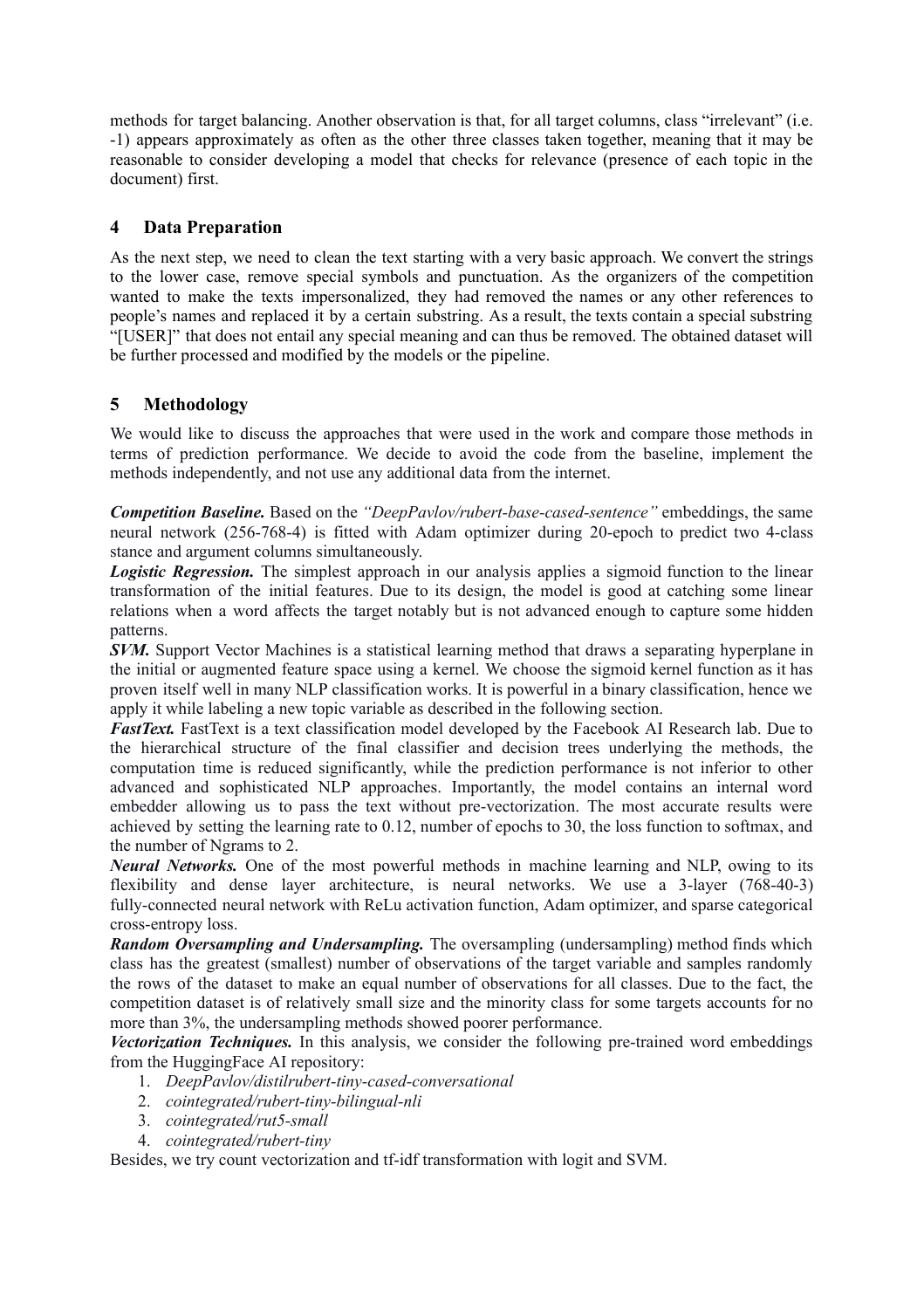### **6 Strategies**

We study several strategies and compare the performances using averaged F1 measures for all topics without considering the "irrelevant" class.

*FastText with Balancing.* Due to the incorporated vectorization technique, it may be reasonable to consider this method as a standalone classifier. We consider each of the six target columns separately and fit the model to label 4 classes.

*Multi-Stage Classification with Balancing.* We would like to discuss the hierarchical way the models are fitted. For each topic, for example for masks, we fit the first model (M0) to distinguish a new bool variable called *topic* which checks if the stance is negative 1 or not. Thereafter, we fit two other models (M1 and M2) separately on the balanced slice of the dataframe where the topic is not 0 i.e., where the stance is 1, 2, or 3. In such a manner we obtain 9 different models overall. The procedure is shown in Figure 1.



Figure 1: Left: Scheme of the fitting procedure. Right: Scheme of the forecasting procedure for each entry in the test set.

Strategy B can bring us to many variations due to options in the choice of models M0, M1, M2, and the corresponding vectorization techniques. As for the prediction procedure (see Figure 1: Right), we process each entry in the test set using the same approach as for the training data and forecast the value for the topic variable first. If it's 0, we may understand that this topic (like quarantine) was not mentioned in the sentence, so stance and argument are both saved as irrelevant (-1). Otherwise, we apply two separate neural networks to predict balanced stance and argument.

## **7 Results Discussion**

After trying different combinations of models for predicting topic, stance, and argument, we are ready to compare their performances using table 3. We may understand that the result from M0 in the condition-based prediction is the most important as it affects the values of other predictions. Hence, we are mostly concentrating on trying different types of M0 and corresponding vectorization methods. As we can see from the last column, the labeling premise is the most problematic for all models. While all the approaches successfully pass the stance baseline notably, just a few of them outran the premise baseline significantly. We assume that this is largely due to the fact that the premise was not as dependent on the topic as the stance. Since the powerful FastText model as well as the baseline were outperformed by most pipeline combinations, we consider the idea of extracting the topic variable ( consequently reducing the number of classes in the argument variable) quite an efficient approach. We also note that we have attempted each combination without class balancing and observed that the scores drop dramatically by around 0.08-0.10.

The most powerful in terms of predictability appears to be three neural networks with the "*DeepPavlov/distilrubert-tiny-cased-conversational"* word vectorization. Unfortunately, although "cointegrated/rubert-tiny-bilingual-nli" demonstrates one of the highest F1-Premise, none of the "cointegrated/.." embeddings improve the scores.